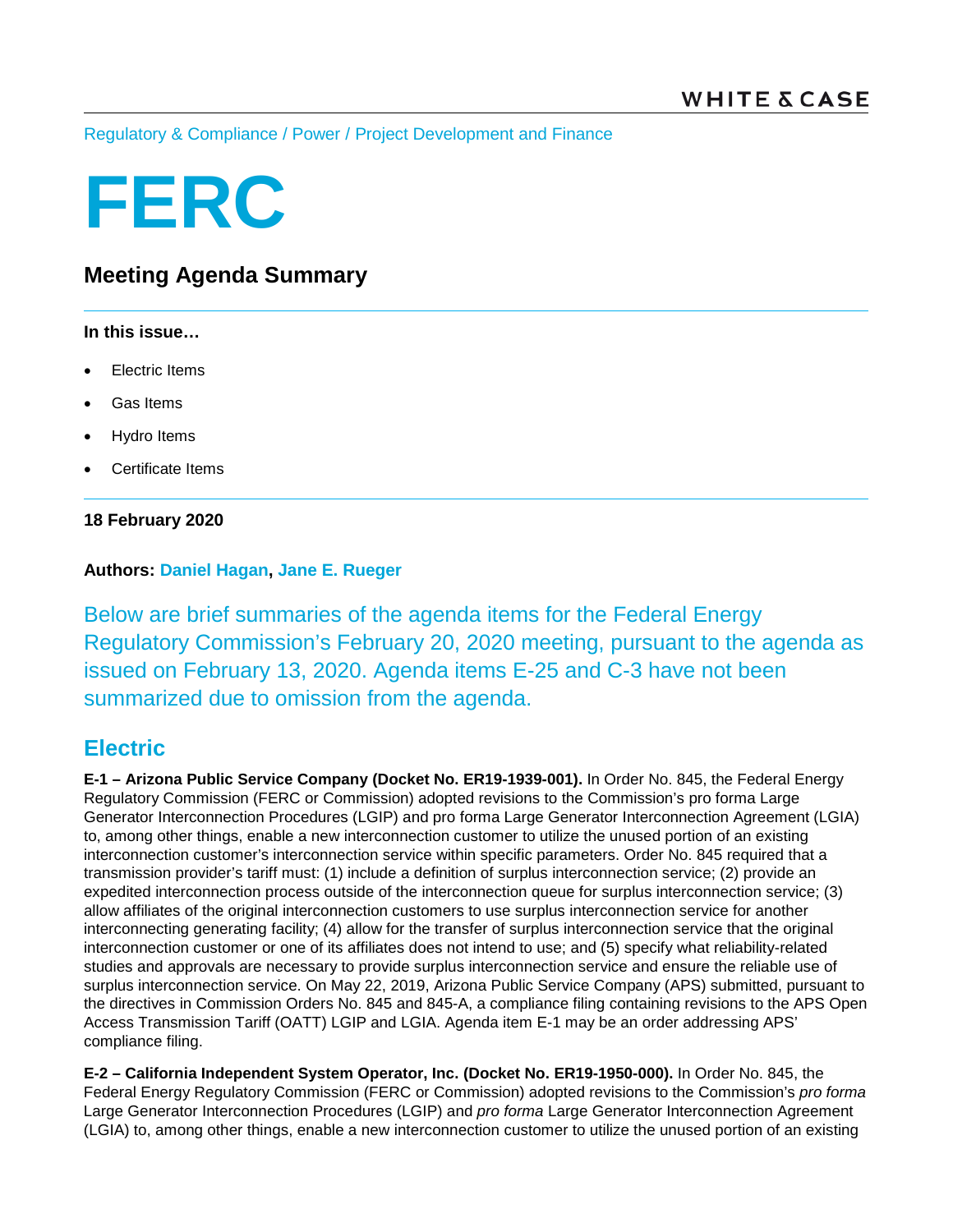interconnection customer's interconnection service within specific parameters. Order No. 845 required that a transmission provider's tariff must: (1) include a definition of surplus interconnection service; (2) provide an expedited interconnection process outside of the interconnection queue for surplus interconnection service; (3) allow affiliates of the original interconnection customers to use surplus interconnection service for another interconnecting generating facility; (4) allow for the transfer of surplus interconnection service that the original interconnection customer or one of its affiliates does not intend to use; and (5) specify what reliability-related studies and approvals are necessary to provide surplus interconnection service and ensure the reliable use of surplus interconnection service. On May 22, 2019, the California Independent System Operator, Inc. (CAISO) submitted, pursuant to the directives in Commission Orders No. 845 and 845-A, a compliance filing containing revisions to the CAISO Open Access Transmission Tariff (OATT) LGIP and LGIA. Agenda item E-2 may be an order addressing CAISO's compliance filing.

**E-3 – Cube Yadkin Transmission LLC (Docket Nos. ER19-1956-000, ER19-1956-001).** In Order No. 845, the Federal Energy Regulatory Commission (FERC or Commission) adopted revisions to the Commission's *pro forma* Large Generator Interconnection Procedures (LGIP) and *pro forma* Large Generator Interconnection Agreement (LGIA) to, among other things, enable a new interconnection customer to utilize the unused portion of an existing interconnection customer's interconnection service within specific parameters. Order No. 845 required that a transmission provider's tariff must: (1) include a definition of surplus interconnection service; (2) provide an expedited interconnection process outside of the interconnection queue for surplus interconnection service; (3) allow affiliates of the original interconnection customers to use surplus interconnection service for another interconnecting generating facility; (4) allow for the transfer of surplus interconnection service that the original interconnection customer or one of its affiliates does not intend to use; and (5) specify what reliability-related studies and approvals are necessary to provide surplus interconnection service and ensure the reliable use of surplus interconnection service. On May 22, 2019, Cube Yadkin Transmission LLC (Cube Yadkin) submitted, pursuant to the directives in Commission Orders No. 845 and 845-A, a compliance filing containing revisions to the UNS Open Access Transmission Tariff (OATT) LGIP and LGIA. On June 13, 2019, the Director of the Office of Energy Market Regulation issued, pursuant to 18 C.F.R. § 375.307 (b)(3)(ii) (2018), a deficiency letter requesting an explanation of how Cube Yadkin's filing provide for an expedited process for surplus interconnection service. On July 15, 2019, Cube Yadkin submitted an amendment to its May 22, 2019 compliance filing proposing additional revisions to its LGIP and LGIA. Agenda item E-3 may be an order addressing Cube Yadkin's compliance filing.

**E-4 – Deseret Generation & Transmission Co-operative, Inc. (Docket No. ER19-1902-001).** In Order No. 845, the Federal Energy Regulatory Commission (FERC or Commission) adopted revisions to the Commission's pro forma Large Generator Interconnection Procedures (LGIP) and pro forma Large Generator Interconnection Agreement (LGIA) to, among other things, enable a new interconnection customer to utilize the unused portion of an existing interconnection customer's interconnection service within specific parameters. Order No. 845 required that a transmission provider's tariff must: (1) include a definition of surplus interconnection service; (2) provide an expedited interconnection process outside of the interconnection queue for surplus interconnection service; (3) allow affiliates of the original interconnection customers to use surplus interconnection service for another interconnecting generating facility; (4) allow for the transfer of surplus interconnection service that the original interconnection customer or one of its affiliates does not intend to use; and (5) specify what reliability-related studies and approvals are necessary to provide surplus interconnection service and ensure the reliable use of surplus interconnection service. On May 20, 2019, Deseret Generation & Transmission Co-operative, Inc. (Deseret) submitted, pursuant to the directives in Commission Orders No. 845 and 845-A, a compliance filing containing revisions to the Deseret Open Access Transmission Tariff (OATT) LGIP and LGIA. On June 13, 2019, the Director of the Office of Energy Market Regulation issued, pursuant to 18 C.F.R. § 375.307 (b)(3)(ii) (2018), a deficiency letter requesting an explanation of how Deseret's filing provide for an expedited process for surplus interconnection service. On July 11, 2019, Deseret submitted an amendment to its May 22, 2019 compliance filing proposing additional revisions to its LGIP and LGIA. Deseret submitted a clarification to its July 11 compliance filing on July 24, 2019. Agenda item E-4 may be an order addressing Deseret's compliance filing.

**E-5 – El Paso Electric Company (Docket No. ER19-1953-000).** In Order No. 845, the Federal Energy Regulatory Commission (FERC or Commission) adopted revisions to the Commission's *pro forma* Large Generator Interconnection Procedures (LGIP) and *pro forma* Large Generator Interconnection Agreement (LGIA)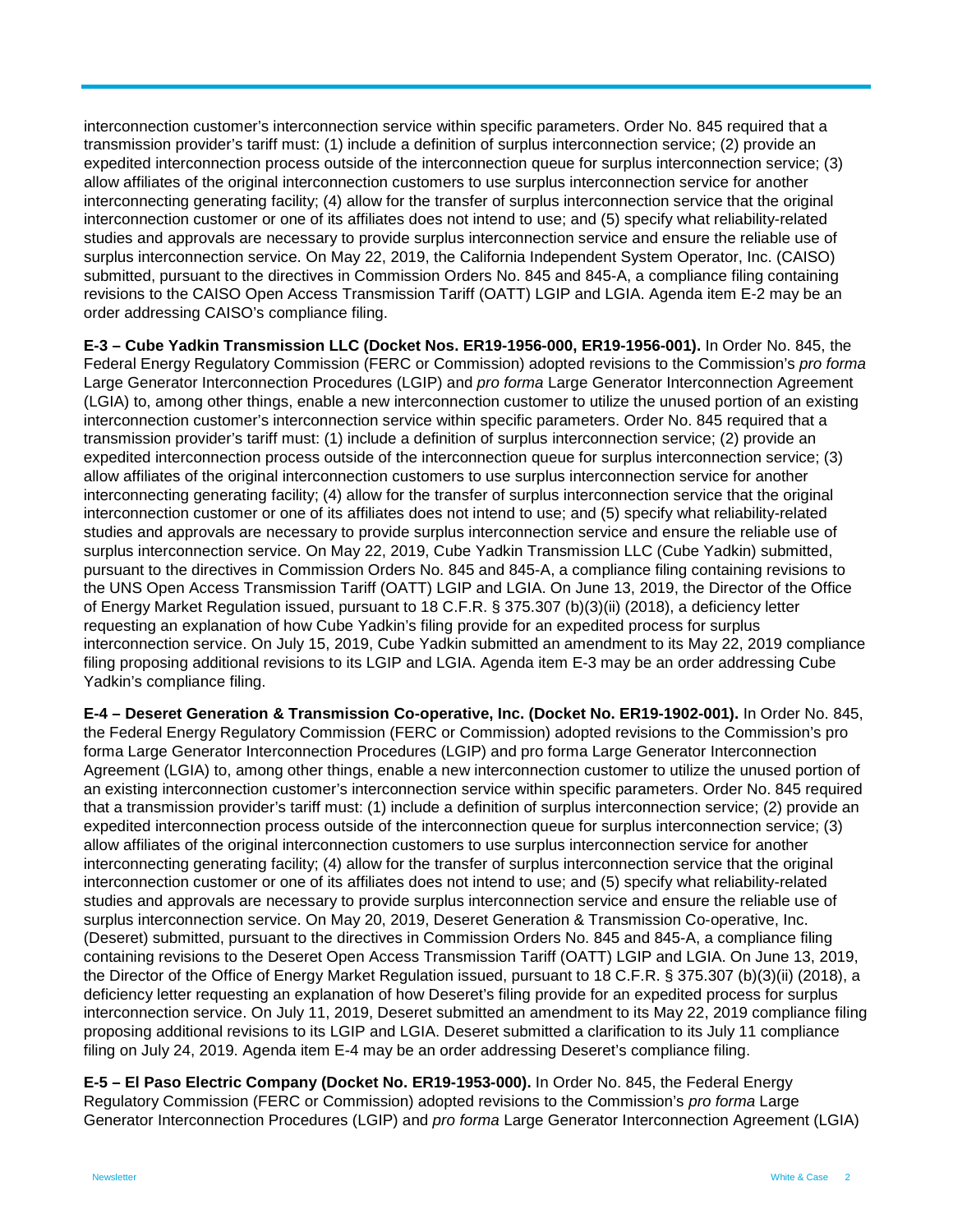to, among other things, enable a new interconnection customer to utilize the unused portion of an existing interconnection customer's interconnection service within specific parameters. Order No. 845 required that a transmission provider's tariff must: (1) include a definition of surplus interconnection service; (2) provide an expedited interconnection process outside of the interconnection queue for surplus interconnection service; (3) allow affiliates of the original interconnection customers to use surplus interconnection service for another interconnecting generating facility; (4) allow for the transfer of surplus interconnection service that the original interconnection customer or one of its affiliates does not intend to use; and (5) specify what reliability-related studies and approvals are necessary to provide surplus interconnection service and ensure the reliable use of surplus interconnection service. On May 22, 2019, El Paso Electric Company (EPE) submitted, pursuant to the directives in Commission Orders No. 845 and 845-A, a compliance filing containing revisions to EPE's Open Access Transmission Tariff (OATT) LGIP and LGIA. Agenda item E-5 may be an order addressing EPE's compliance filing.

**E-6 – Louisville Gas and Electric Company (Docket Nos. ER19-1916-000, ER19-1916-001).** In Order No. 845, the Federal Energy Regulatory Commission (FERC or Commission) adopted revisions to the Commission's *pro forma* Large Generator Interconnection Procedures (LGIP) and *pro forma* Large Generator Interconnection Agreement (LGIA) to, among other things, enable a new interconnection customer to utilize the unused portion of an existing interconnection customer's interconnection service within specific parameters. Order No. 845 required that a transmission provider's tariff must: (1) include a definition of surplus interconnection service; (2) provide an expedited interconnection process outside of the interconnection queue for surplus interconnection service; (3) allow affiliates of the original interconnection customers to use surplus interconnection service for another interconnecting generating facility; (4) allow for the transfer of surplus interconnection service that the original interconnection customer or one of its affiliates does not intend to use; and (5) specify what reliability-related studies and approvals are necessary to provide surplus interconnection service and ensure the reliable use of surplus interconnection service. On May 21, 2019, Louisville Gas and Electric Company and Kentucky Utilities Company (LG&E/KU) submitted, pursuant to the directives in Commission Orders No. 845 and 845-A, a compliance filing containing revisions to the Deseret Open Access Transmission Tariff (OATT) LGIP and LGIA. On June 13, 2019, the Director of the Office of Energy Market Regulation issued, pursuant to 18 C.F.R. § 375.307 (b)(3)(ii) (2018), a deficiency letter requesting an explanation of how Deseret's filing provide for an expedited process for surplus interconnection service. On July 10, 2019, LG&E/KU submitted an amendment to its May 21, 2019 compliance filing proposing additional revisions to its LGIP and LGIA. Agenda item E-6 may be an order addressing LG&E/KU's compliance filing.

**E-7 – New York Independent System Operator (Docket No. ER19-1949-000).** In Order No. 845, the Federal Energy Regulatory Commission (FERC or Commission) adopted revisions to the Commission's *pro forma* Large Generator Interconnection Procedures (LGIP) and *pro forma* Large Generator Interconnection Agreement (LGIA) to, among other things, enable a new interconnection customer to utilize the unused portion of an existing interconnection customer's interconnection service within specific parameters. Order No. 845 required that a transmission provider's tariff must: (1) include a definition of surplus interconnection service; (2) provide an expedited interconnection process outside of the interconnection queue for surplus interconnection service; (3) allow affiliates of the original interconnection customers to use surplus interconnection service for another interconnecting generating facility; (4) allow for the transfer of surplus interconnection service that the original interconnection customer or one of its affiliates does not intend to use; and (5) specify what reliability-related studies and approvals are necessary to provide surplus interconnection service and ensure the reliable use of surplus interconnection service. On May 22, 2019, the New York Independent System Operator, Inc. (NYISO) submitted, pursuant to the directives in Commission Orders No. 845 and 845-A, a compliance filing containing revisions to the NYISO Open Access Transmission Tariff (OATT) LGIP and LGIA. Agenda item E-7 may be an order addressing NYISO's compliance filing.

**E-8 – Independent Power Producers of New York, Inc. v. New York Independent System Operator, Inc. (Docket Nos. EL13-62-001, EL13-62-002).** On May 10, 2013, as amended March 25, 2014, the Independent Power Producers of New York, Inc. (IPPNY) submitted, pursuant to section 206 and 306 of the Federal Power Act (FPA), a complaint alleging that by allowing *de minimis* offers from existing capacity resources that would have exited the market but for the determination that those resources are needed to address local reliability issues, NYISO is causing artificial price suppression in the New York Control Area (NYCA) Installed Capacity (ICAP) spot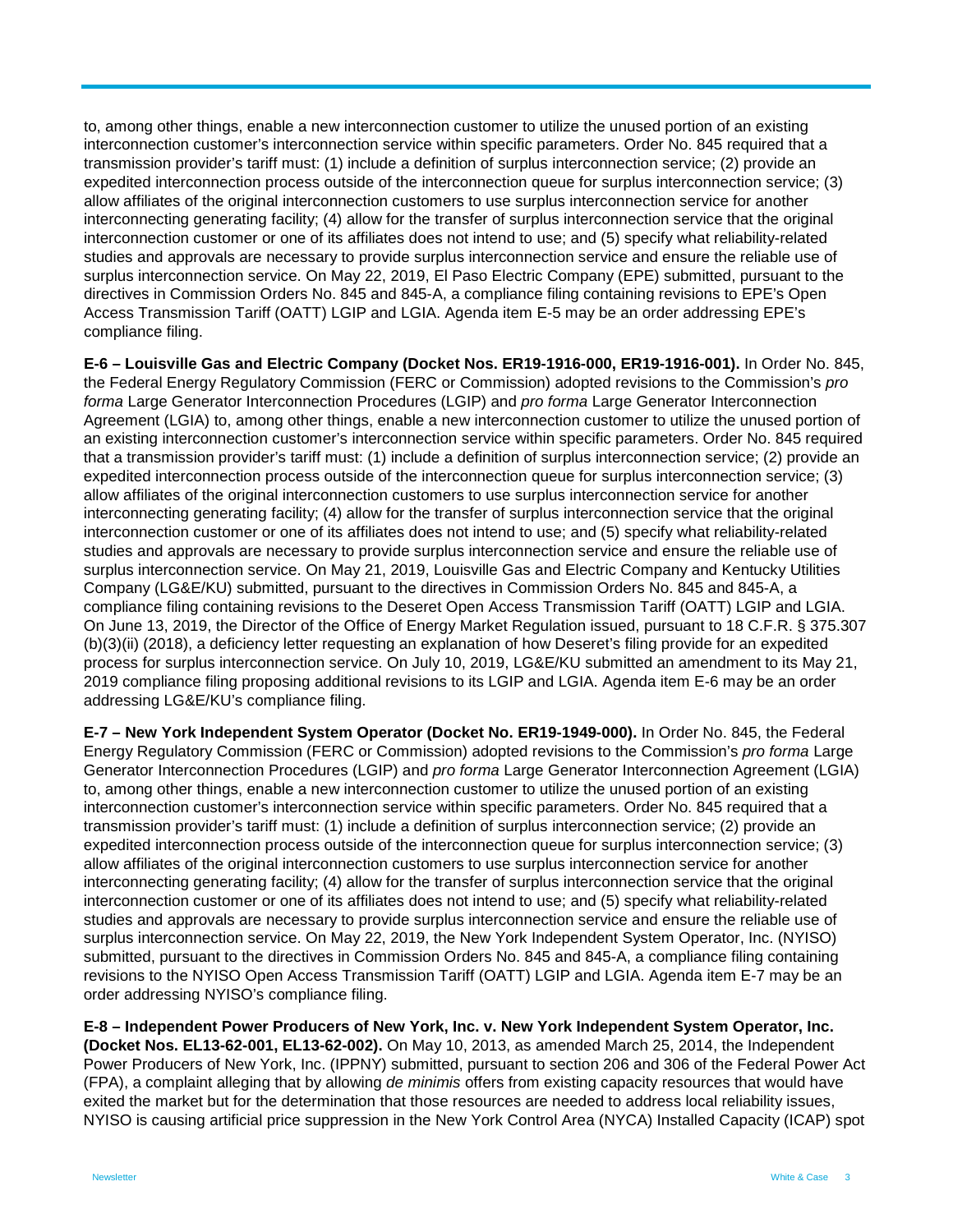market auctions. IPPNY requested that the Commission direct NYISO to require that such resources be excluded from the capacity market or be offered at levels no lower than the resources' going-forward costs. On June 17, 2013, as supplemented on July 19, 2013, August 23, 2019, and September 24, 2013, the Commission announced it would hold a technical conference to consider how centralized capacity market rules and structures in the RTO/ISOs are supporting the procurement and retention of resources necessary to meet future reliability and operational needs. The technical conference was held September 25, 2013. On March 19, 2015, the Commission issued an order denying the IPPNY complaint and directing the NYISO to submit a compliance report. On April 20, 2015, IPPNY submitted, pursuant to section 313(a) of the FPA, a request for clarification and rehearing of the March 19 order. On June 17, 2015, NYISO submitted, pursuant to the directives in the Order Denying Complaint, a compliance report finding: 1) that buyer-side mitigation for new entrants in rest-of-state is not needed, and 2) that no action is needed to address resources under repowering agreements. On July 7, 2015, the IPPNY submitted, pursuant to Rule 211 of the Rules of Practice and Procedure of the Commission, a protest of the compliance report requesting rejection of the compliance report and a directive requiring the implementation of buyer side mitigation measures. On November 16, 2015, the Director of the Division of Electric Power Regulation – East, issued, in response to the NYISO's June 17 compliance report, a deficiency letter requesting additional information. The NYISO responded to the November 16 Deficiency Letter on December 16, 2015. On January 19, 2016 the IPPNY submitted a protest in response to the NYISO's December 16 filing. Agenda item E-8 may be an order in response to the January 19 IPPNY Protest or an order in response to the IPPNY's request for rehearing.

**E-9 – New York State Public Service Commission and New York State Energy Research and Development Authority v. New York Independent System Operator, Inc. (Docket No. EL19-86-000).** On July 29, 2019, the New York State Public Service Commission (NYPSC) and the New York State Energy Research and Development Authority (NYSERDA) filed, pursuant to sections 206 and 306 of the Federal Power Act (FPA), a complaint arguing against subjecting energy storage resources participating in the NYISO Installed Capacity (ICAP) market to buyer-side mitigation measures. Agenda item E-9 may be an order addressing the complaint.

**E-10 – New York State Public Service Commission, New York Power Authority, Long Island Power Authority, New York State Energy Research and Development Authority, City of New York, Advanced Energy Management Alliance, and Natural Resources Defense Council v. New York Independent System Operator, Inc. (Docket Nos. EL16-92-001, ER17-996-000).** On June 24, 2016, the New York State Public Service Commission (NYPSC), New York Power Authority (NYPA), Long Island Power Authority (LIPA), New York State Energy Research and Development Authority (NYSERDA), City of New York, Advanced Energy Management Alliance (AEMA), and Natural Resources Defense Council filed, pursuant to sections 206 and 306 of the Federal Power Act (FPA), a complaint alleging that the application of NYISO's buyer-side market power mitigation rules in section 23.4 of NYISO's Market Administration and Control Area Services Tariff (Services Tariff) limit full participation of Special Case Resources (SCRs) in NYISO's installed capacity (ICAP) market; interfere with federal, state, and local policy objectives. The complaint sought a blanket exemption from the buyerside market power mitigation rules for all SCRs, or in the alternative, to exclude payments received from retail demand response programs from the calculation of SCR offer floors. On February 3, 2017, the Commission issued an order granting the complaint in part and denying the complaint in part. The Commission's February 3 order: 1) granted the complaint in part to allow a blanket exemption for new SCRs from the buyer-side market power mitigation rules, 2) denied the complaint's request that the blanket exemption apply to SCRs currently subject to mitigation, and 3) required NYISO to submit a compliance filing. On February 17, 2017, the NYISO submitted, pursuant to the directives in the February 3 Order, its compliance filing. Requests for clarification and rehearing were submitted by NYISO and the Independent Power Producers of New York, Inc. respectively. Agenda item E-10 may be an order addressing the requests for clarification and rehearing.

**E-11 – New York Independent System Operator, Inc. (Docket No. ER16-1404-000).** On April 13, 2016, the New York Independent System Operator, Inc. (NYISO) filed proposed compliance revisions to its Market Administration and Control Area Services Tariff (Services Tariff). The revisions are responsive to an order issued by the Commission on October 9, 2015, where NYISO was directed to revise the buyer-side capacity market power mitigation measures (BSM Rules) to exempt certain narrowly defined renewable and self-supply resources from Offer Floor mitigation. On July 19, 2019, NYISO filed a request for Commission action, stating that if not ruled on by Class Year 2019 (by August 9, 2019), NYISO would administer the Renewable Exemption as-filed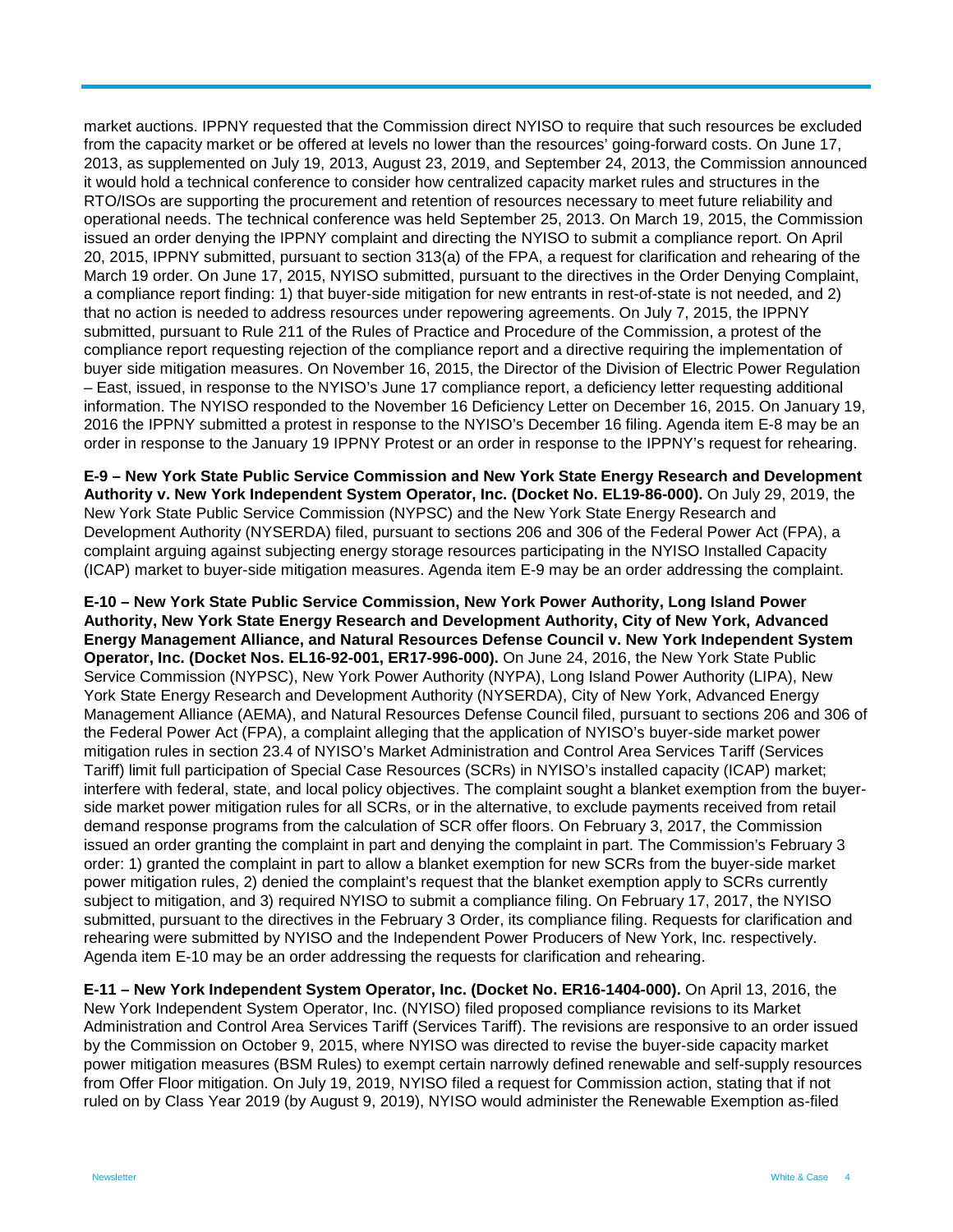and conditionally requests tariff waivers to enable such designations to remain in effect following the eventual issuance of an order. Agenda item E-11 may be an order on the Services Tariff compliance revisions by NYISO.

**E-12 – Linden VFT, LLC v. PJM Interconnection, L.L.C. (Docket Nos. EL15-67-002, EL15-67-003), PJM Interconnection, L.L.C. (Docket Nos. ER15-2562-002, ER14-972-005, ER14-972-006), Consolidated Edison Company of New York, Inc. v. PJM Interconnection, L.L.C. (Docket Nos. EL15-18-003, EL15-18-004).** On July 10, 2015, Linden VFT, LLC (Linden VFT) filed an amended complaint against PJM Interconnection, L.L.C. (PJM). Linden VFT brought forward the complaint to address the PJM solution-based distribution factor (DFAX) cost allocation methodology as applied to certain projects resulting from the PJM 2013 Regional Transmission Expansion Plan (RTEP). In the respective dockets listed above, New York Power Authority (NYPA) filed a request for rehearing of the April 22, 2016 order in which the Commission denied the complaint of Linden VFT, LLC (Linden VFT). NYPA asserts that, by denying the complaint, the Commission is conferring disproportionate costs relative to benefits for anchor customers on merchant transmission facilities within the PJM footprint. In addition, NYPA states that a separate order issued by the Commission regarding Consolidated Edison Company of New York, Inc. (Con Edison) on April 22, 2016 resulted in a notice of termination of its 1,000 MW PJM wheeling reservation only six days following the order. In its request for rehearing, NYPA alleges that the Commission will cause economic harm to these anchor customers. On July 19, 2018, the Commission issued an order setting the matter in the above-captioned dockets for settlement judge procedures. On July 19, 2019, the Administrative Law Judge (ALJ) issued an order declaring an impasse in the settlement negotiations, as the timeframe for the participants to file a formal Offer of Settlement had expired. Agenda item E-12 may be an order on the request for rehearing as brought forward by NYPA.

**E-13 – Linden VFT, LLC v. PJM Interconnection, L.L.C. (Docket No. EL17-68-000).** Agenda item E-13 includes a docket listed as part of the order declaring settlement impasse as issued by the Commission on July 19, 2019 (described previously in agenda item E-12). Accordingly, agenda item E-13 may be an order on the request for rehearing as brought forward by NYPA.

**E-14 – PJM Interconnection, L.L.C. (Docket Nos. ER17-950-000, ER17-950-001, ER17-950-002, ER17-950- 003).** On February 8, 2017, and as amended on February 13, 2017, PJM filed revisions to Schedule 12-Appendix of its Tariff in order to revise cost responsibility assignments for Regional Facilities and Necessary Lower Voltage Facilities and Lower Voltage Facilities included in the Regional Transmission Expansion Plan (RTEP). The revisions follow the termination of long-term point-to-point transmission service agreements entered between PJM and Con Edison. On April 25, 2017, the Commission issued an order accepting and suspending filing, subject to refund, and pending a further Commission order following an evaluation of the justness and reasonableness of the proposed revisions. On May 25, 2017, Linden VFT filed a request for clarification, or in the alternative, rehearing of the April 25 order. On July 19, 2018, the Commission issued an order setting the matter for settlement judge procedures. On July 19, 2019, the Administrative Law Judge (ALJ) issued an order declaring an impasse in the settlement negotiations, as the timeframe for the participants to file a formal Offer of Settlement had expired. Agenda item E-14 may be an order on the request for clarification or rehearing as brought forward by Linden VFT.

**E-15 – Southwest Power Pool, Inc. (Docket No. ER16-1341-004).** On February 28, 2019, the Commission issued an order denying the request of Southwest Power Pool, Inc. (SPP) to implement Attachments J and Z2 of its Open Access Transmission Tariff (SPP Tariff). The proposed revisions to the SPP Tariff would enforce the rights of Oklahoma Gas and Electric Company (OG&E) to revenue credits for use of OG&E transmission facilities during the 'historical period' under the SPP Tariff and under the contractual arrangement between OG&E and SPP to sponsor specified transmission upgrades. On April 1, 2019, OG&E filed a request for rehearing of the February 28 order, alleging that the Commission would preclude OG&E from a timely recovery of costs and lead to an inequitable result contrary to the expectations of SPP market participants. OG&E also states the February 28 order contravenes the stated purpose of Order No. 1000. Agenda item E-15 may be an order on the request for rehearing as brought forward by OG&E.

**E-16 – Southwest Power Pool, Inc. (Docket Nos. ER16-1341-003, ER16-1341-004), Kansas Electric Power Cooperative, Inc. v. Southwest Power Pool, Inc. (Docket No. EL17-21-001), Xcel Energy Services Inc. v. Southwest Power Pool, Inc. (Docket No. EL18-9-001), EDF Renewables, Inc., Enel Green Power North America, Inc., NextEra Energy Resources, LLC, and Southern Power Company v. Southwest Power Pool,**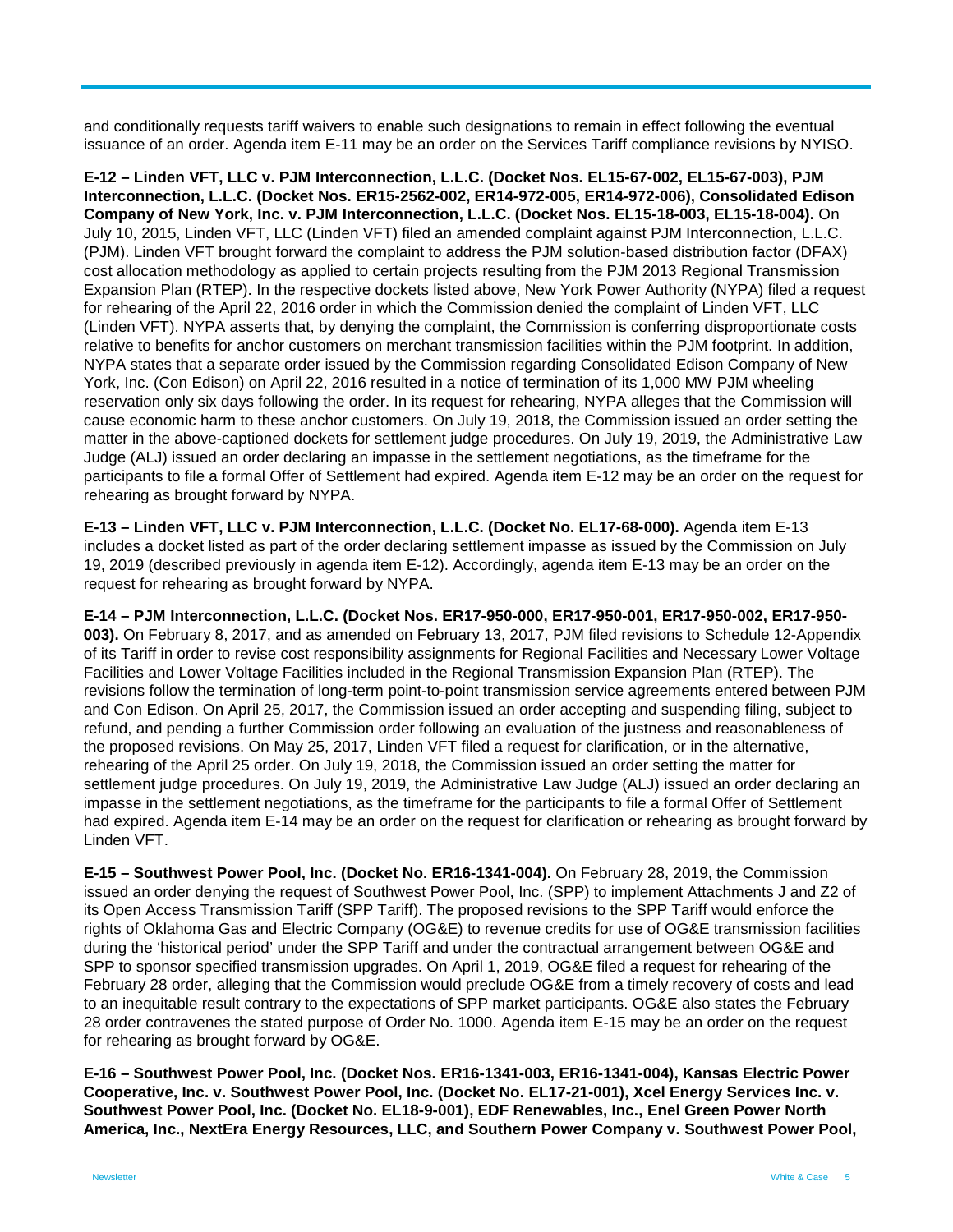**Inc. (Docket No. EL19-75-000), Oklahoma Gas & Electric Company v. Southwest Power Pool, Inc. (Docket No. EL19-77-000), Southwest Power Pool, Inc. (Docket No. ER18-1702-002).** In December of 2008, and amended on February 19, 2009, SPP executed a Sponsored Upgrade Agreement (SUA) with Oklahoma Gas and Electric Company (OG&E) for the Northwest-to-Woodward 345 kV transmission upgrade project, known as the Windspeed Transmission Line. In accordance with the goals set forth in Order No. 1000, and due to the nature of the transmission (wind development with no identified group of customers from which OG&E could recover the cost of their investment), the SUA included a provision where SPP would furnish revenue credits pursuant to its Tariff to defray the costs borne by OG&E in the development of the wind generation. Under Attachment Z2 in the SPP Tariff, the SUA would only terminate when OG&E had been credited with all Directly Assigned Upgrade Costs from SPP. The SUA stipulates that OG&E is entitled to payment of the revenue credits from users of the Windspeed Transmission Line if not conferred by SPP. The matter has been contemplated in the above-captioned proceedings, either from users of the line or from OG&E. On May 24, 2019, OG&E filed a complaint, recommending that the Commission rule that SPP not improperly deny reimbursement of revenue credits and order SPP to not seek refunds or wind those payments from line users. Agenda item E-16 may be an order on the provisions in Attachment Z2 of the SPP Tariff whereby generation developers such as OG&E are entitled to refund credits and/or an order directing SPP the manner in which to proceed regarding the outstanding revenue credits related to the OG&E project.

**E-17 – Southwest Power Pool, Inc. (Docket No. ER15-2028-003).** On June 29, 2015, Corn Belt Electric Cooperative (Corn Belt) submitted a grandfathered agreement under the SPP Tariff, transferring operational control over its transmission facilities to SPP. Interstate Power and Light Company (IPL) was the other party to the agreement and entitled to maintain interconnection rights to designated transmission facilities previously controlled by Corn Belt. Following the transfer, SPP and Corn Belt submitted an Offer of Settlement on July 12, 2017, establishing the annual transmission revenue requirement (ATRR) to be collected by Corn Belt for transmission service provided by SPP over the Corn Belt transmission facilities. IPL and other parties supported the settlement; however, on June 20, 2019, the Commission issued an Order on Contested Settlement, siding with Trial Staff and rejecting the Settlement. On July 22, 2019, IPL filed a motion for clarification of the June 20 order or request for rehearing, namely for the Commission to establish that the order is not intended to determine whether the rights granted to IPL and ITC Midwest LLC with Corn Belt in a subsequent 2018 interconnection agreement constitute transmission service for cost allocation or revenue crediting purposes. Agenda item E-17 may be an order on the request for clarification or rehearing of the June 20 order as brought forward by IPL.

**E-18 – Southwest Power Pool, Inc. (Docket No. ER15-2115-004).** On July 7, 2015, SPP submitted revisions to its Tariff to include an ATRR and Formula Rate Template for Northwest Iowa Power Cooperative (NIPSCO) in order to reflect the transfer of functional control of NIPSCO qualifying transmission facilities to SPP. On September 30, 2015, the Commission issued an order accepting the revisions, subject to refund, and setting the return on equity (ROE) and Formula Rate for hearing and settlement judge procedures. On July 12, 2017, SPP filed a contested settlement on behalf of the settling parties. On June 20, 2019, the Commission issued an Order on Contested Settlement, rejecting the offer and remanding the proceeding to the Chief Judge in order to resume hearing procedures. On July 22, 2019, NIPSCO filed a request for rehearing, namely asserting that exacting an ostensible penalty on NIPSCO for upholding and fulfilling the provisions of the grandfathered agreements with SPP constitutes an unjust modification of those agreements and harms NIPSCO economically. Agenda item E-18 may be an order on the request for rehearing of the June 20 order as brought forward by NIPSCO.

**E-19 – Virtualization and Cloud Computing Services (Docket No. RM20-8-000).** Agenda item E-19 may be a new proposed rulemaking proceeding initiated by the Commission relating to virtualization and cloud computing services.

**E-20 – Refinements to Horizontal Market Power Analysis for Sellers in Certain Regional Transmission Organization and Independent System Operator Markets (Docket No. RM19-2-001).** On July 18, 2019, the Commission issued Order No. 861, establishing a final rule to modify its regulations regarding horizontal market power analysis required for market-based sellers that study markets administered by RTOs and ISOs. On August 15, 2019 and August 19, 2019, respectively, California Independent System Operator Corporation (CAISO) and Pacific Gas and Electric Company (PG&E) filed motions for clarification, or in the alternative, requests for rehearing of Order No. 861. Specifically, CAISO seeks clarity on the characterization of the soft offer cap within its capacity procurement mechanism (CPM). CAISO asserts the soft offer cap should reflect an estimate of going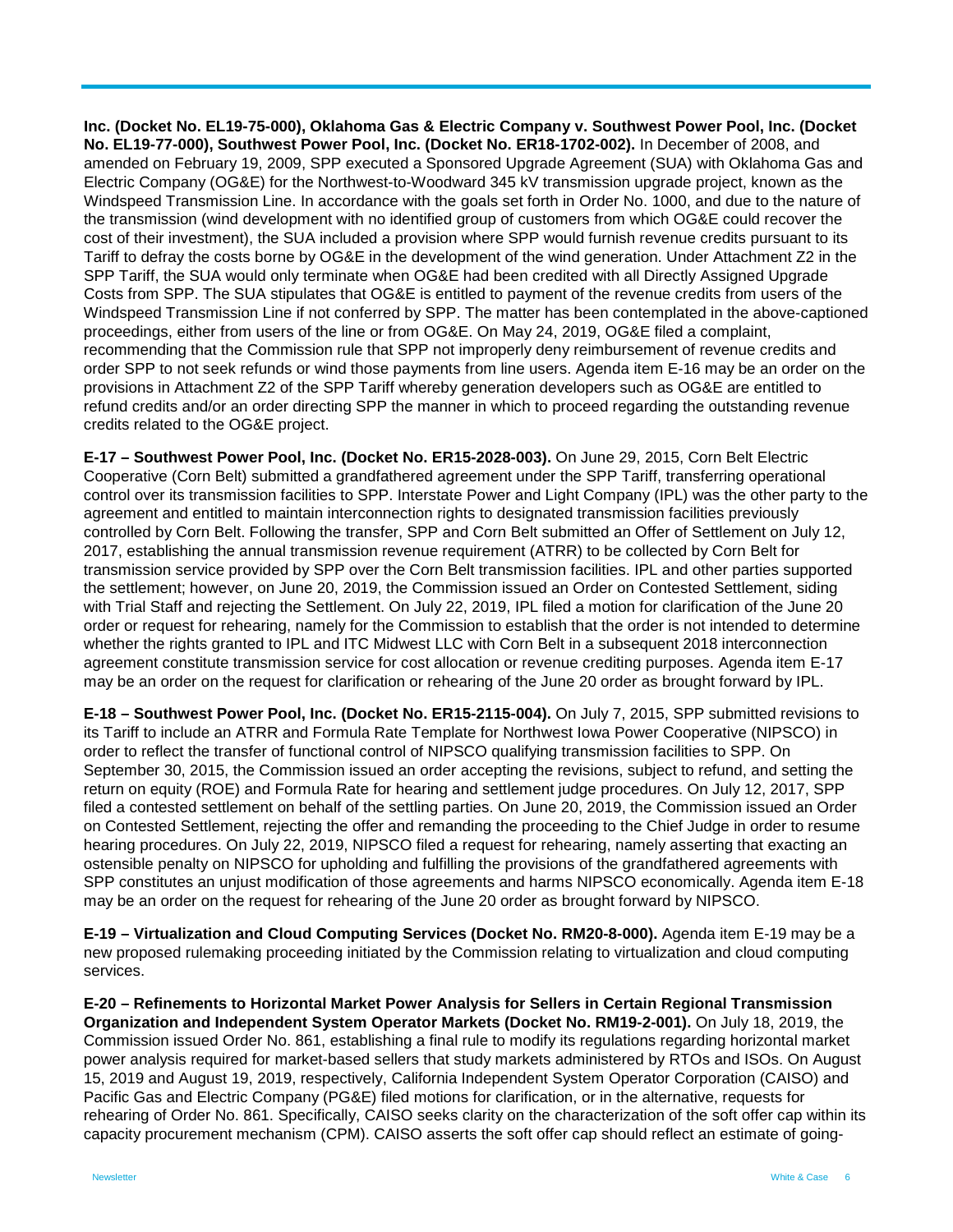forward costs, plus a twenty percent incentive adder, as opposed to an estimate of the cost of new entry. According to CAISO, the soft offer cap is based on a 2014 report prepared by the California Energy Commission and serves as a safe harbor that resource owners are allowed bid available capacity up to, and receive that value if CAISO designates their resource for a CPM award. Agenda item E-20 may be an order on the requests for rehearing or clarification of Order No. 861.

**E-21 – Data Collection for Analytics and Surveillance and Market-Based Rate Purposes (Docket No. RM16- 17-001).** On July 18, 2019, the Commission issued an order adopting its proposal to collect market-based rate (MBR) information in a relational database, but declined to adopt its proposal to require MBR sellers and virtual/financial transmission rights participants to submit connected entity information (Order No. 860). Order No. 860, *inter alia*, modified the reporting requirements for certain MBR updates, including timing of change in status filings and quarterly database updates. Numerous entities requested rehearing, and or clarification of Order No. 860. Agenda item E-21 may be an order on the requests for rehearing and or clarification.

**E-22 – North American Electric Reliability Corporation (Docket No. RD20-2-000).** Agenda item E-22 may institute a new proceeding in a new docket related to a North American Electric Reliability Corporation reliability standard.

**E-23 – Pacific Gas and Electric Company, Southern California Edison Company, and San Diego Gas & Electric Company (Docket No. ER19-1945-000).** On May 22, 2019, Pacific Gas and Electric Company (PG&E), Southern California Edison Company, and San Diego Gas & Electric Company (the Filing Parties) filed a Joint Offer of Settlement to Amend the ER01-889 Proceeding Settlement Agreement (Joint Offer). The Filing Parties explained in the Joint Offer filing that they recently discovered the need to revise certain allocated amounts in a 2017 settlement agreement filed in Docket No. ER17-1544-000. As explained in the filing, the 2017 settlement agreement provided for the settlement of claims related to invoicing for the California ISO's purchases in the ISO Real Time Market to serve the load requirements of the customers of PG&E and Southern California Edison Company during a portion of the western energy crisis of 2000-2001. Agenda item E-23 may be an order on the Joint Offer.

**E-24 – Duke Energy Carolinas, LLC (Docket No. ER19-260-001).** On November 1, 2018, pursuant to section 205 of the Federal Power Act, Duke Energy Carolinas, LLC (DEC) on behalf of its public utility affiliate Duke Energy Florida, LLC (DEF) filed revised tariff sheets for Schedule 2 to their Joint Open Access Transmission Tariff (Joint OATT). The Joint OATT revisions updated DEF's charges for Reactive Supply and Voltage Control from Generation or Other Sources Service. Multiple parties filed motions to intervene and or protest DEC's Schedule 2 filing. On December 31, 2018, the Commission issued an order accepting the Schedule 2 revisions for filing, suspended for five months, to become effective June 1, 2019, subject to refund, and the establishment of hearing and settlement judge procedures. On September 5, 2019, DEF, Seminole Electric Cooperative, Inc., and Florida Municipal Power Agency submitted an executed settlement agreement intended to resolve all issues raised in the proceeding. The uncontested offer of settlement was certified to the Commission on October 9, 2019. Agenda item E-24 may be an order on the uncontested offer of settlement.

#### **E-25 – Omitted**

**E-26 – California Independent System Operator Corporation (Docket No. ER19-538-001).** On February 21, 2019, the Commission issued an order (February Order) accepting proposed tariff revisions filed by the California Independent System Operator Corporation (CAISO). The tariff revisions covered practices for conformance of load forecasts in the balancing authority areas that participate in the CAISO markets. On March 22, 2019, NRG Power Marketing LLC (NRG) requested rehearing of the February Order. Agenda item E-26 may be an order on NRG's request for rehearing.

**E-27 – ISO New England Inc. (Docket No. ER20-308-000).** On November 5, 2019, ISO New England Inc. (ISO-NE) submitted an informational filing (Informational Filing) for qualification in the Forward Capacity Market for the 2023-2024 Capacity Commitment Period. Numerous entities moved to intervene, comment on, and or protest the Informational Filing. Agenda item E-27 may be an order on ISO-NE's Informational Filing.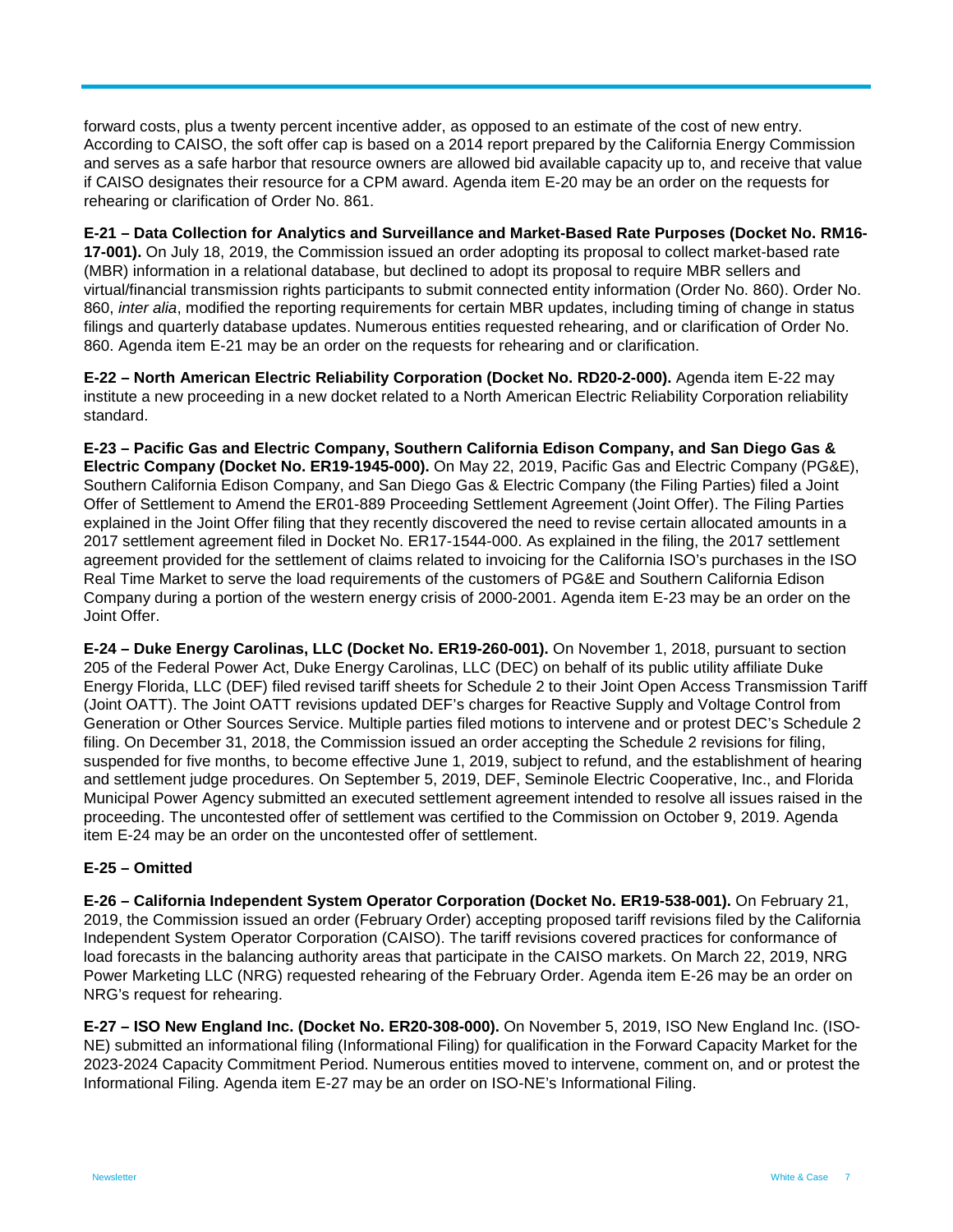## **Gas**

**G-1 – HollyFrontier Refining & Marketing LLC, Southwest Airlines Co., Tesoro Refining and Marketing Company, US Airways, Inc., Valero Marketing and Supply Company, and Western Refining Company, L.P. v. SFPP, L.P. (Docket No. OR14-35-003); Chevron Products Company v. SFPP, L.P. (Docket No. OR14-36- 003); American Airlines, Inc., Chevron Products Company, HollyFrontier Refining & Marketing LLC, Southwest Airlines Co., and Valero Marketing and Supply Company v. SFPP, L.P. (Docket No. OR19-21- 000); Tesoro Refining & Marketing Company LLC and Western Refining Company, L.P. v. SFPP, L.P. (Docket No. OR19-33-000); Phillips 66 Company v. SFPP, L.P. (Docket No. OR19-37-000).** On April 4, 2019 in Docket No. OR19-21-000, American Airlines, Inc., Chevron Products Company, HollyFrontier Refining & Marketing LLC, Southwest Airlines Co., and Valero Marketing and Supply Company filed a joint complaint against SFPP, L.P. (SFPP) challenging the justness and reasonableness of various index rate increases taken and implemented by SFPP for the 2018 Index Year. On August 20, 2019 in Docket No. OR19-33-000, Tesoro Refining & Marketing Company LLC and Western Refining Company, L.P filed a joint complaint against SFPP challenging the justness and reasonableness of various index rate increases taken and implemented by SFPP for the 2018 Index Year. On September 27, 2019 in Docket No. OR19-37-000, Phillips 66 Company filed a complaint against SFPP challenging the lawfulness of indexed rate increases filed by SFPP in May 2018. Agenda item G-1 may be an order on the complaints filed against SFPP.

**G-2 – Revisions to Indexing Policies and Page 700 of FERC Form No. 6 (Docket No. RM17-1-000); Petition for a Rulemaking of the Liquids Shippers Group, Airlines for America, and the National Propane Gas Association (Docket No. RM15-19-000).** On April 20, 2015 in Docket No. RM15-19-000, the Liquids Shippers Group, Airlines for America, and the National Propane Gas Association (collectively, the Joint Petitioners) petitioned the Commission to issue a Notice of Proposed Rulemaking that proposed to: (1) revise Page 700 of FERC Form No. 6, Annual Report of Oil Pipeline Companies (Form No. 6) to further enhance crude oil and petroleum product pipeline financial reporting transparency; and (2) make carrier Page 700 workpapers available to shippers and interested parties upon request (Petition). On October 20, 2016 in Docket No. RM17-1-000, the Commission issued an Advance Notice of Proposed Rulemaking (ANOPR) seeking comment on potential modifications to Commission policies for evaluating oil pipeline indexed rate changes as well as comment on potential changes to page 700 of FERC Form No. 6. Agenda item G-2 may be an order on the Petition and ANOPR.

# **Hydro**

**H-1 – Southern California Edison Company (Docket Nos. P-67-133, P-120-028, P-2085-020, P-2086-039, P-2174-017, P-2175-021).** On June 17, 2019, Southern California Edison Company filed a petition for declaratory order requesting that the Commission declare that the California State Water Resources Control Board has waived authority under Section 401 of the Clean Water Act for failure to act on Southern California Edison Company's requests for water quality certification by the one year statutory deadline for six projects within the Big Creek Hydroelectric System that are pending Commission relicensing. Specifically, the projects are Big Creek Nos. 2A, 8, and Eastwood Hydroelectric Project (FERC No. 67); Big Creek No. 3 Hydroelectric Project (FERC No. 120); Mammoth Pool Hydroelectric Project (FERC No. 2085); Vermilion Valley Hydroelectric Project (FERC No. 2086); Portal Hydroelectric Project (FERC No. 2174); and Big Creek Nos. 1 and 2 Hydroelectric Project (FERC No. 2175). Agenda item H-1 may be an order on the Southern California Edison Company's petition for declaratory order.

**H-2 – Appalachian Power Company (Docket No. P-2514-188).** On November 18, 2019, Appalachian Power Company (Appalachian), licensee for the Byllesby-Buck Hydroelectric Project No. 2514, requested rehearing of a Study Plan Determination, previously issued on November 18, 2019 by the Commission's Director of the Office of Energy Projects (SPD). Appalachian specifically requested rehearing of the determination that Appalachian's water quality study must be expanded to include continuous turbidity monitoring during the study period. Agenda item H-2 may be an order on Appalachian's request for rehearing.

**H-3 – Grand River Dam Authority (Docket No. P-1494-447).** On December 26, 2018, the City of Miami, Oklahoma (Miami) filed a complaint alleging that Grand River Dam Authority (GRDA), the licensee for the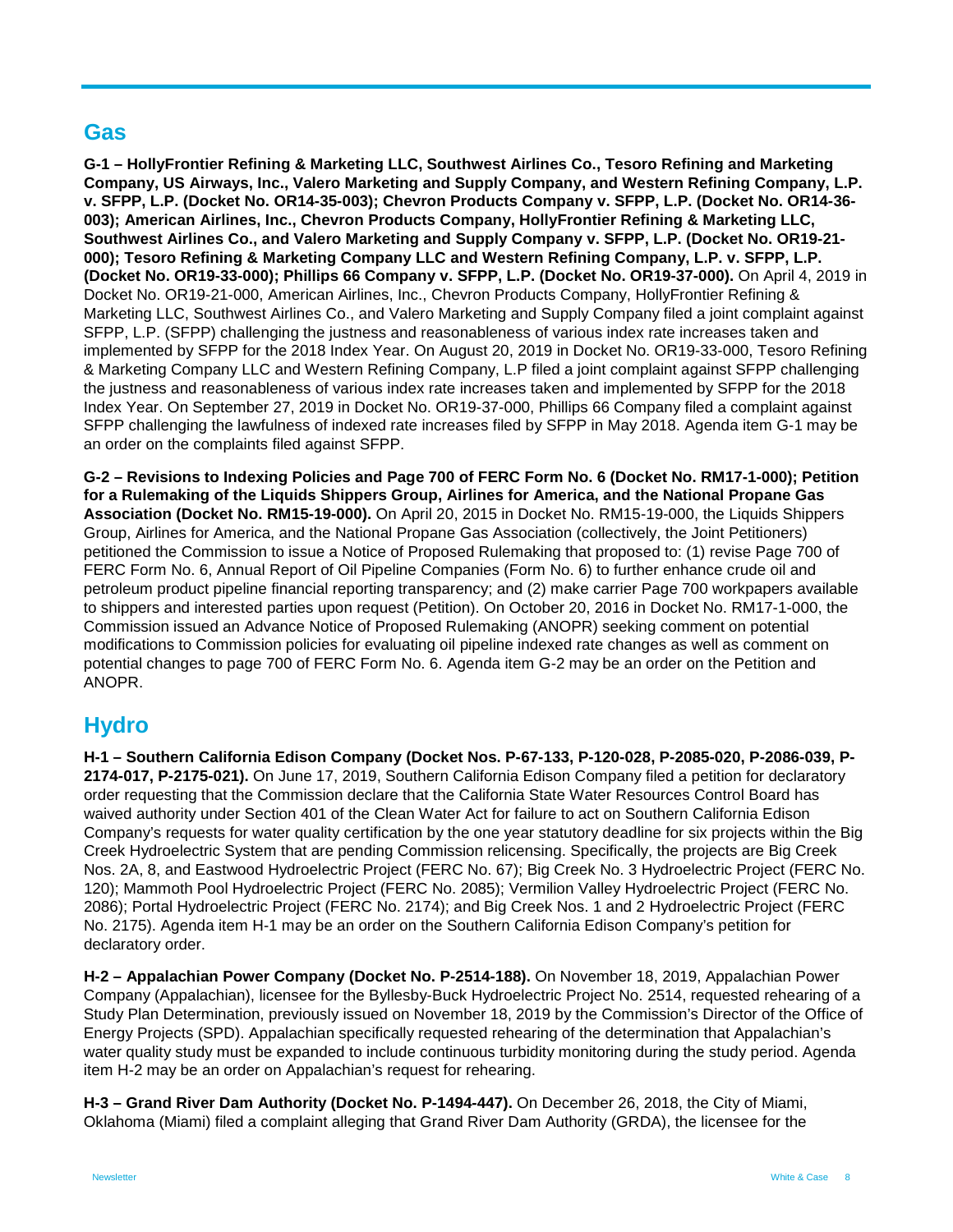Pensacola Hydroelectric Project No. 1494, is in violation of its license. On January 28, 2019, Commission staff issued a letter (January 28 Letter) acknowledging Miami's complaint and also stated that the allegations would be referred to the Commission's Office of Energy Projects, Division of Hydropower Administration and Compliance. On February 27, 2019, Miami requested rehearing or, or in the alternative, clarification of the January 28 Letter. On March 26, 2019, the Commission issued a notice (March 26 Notice) dismissing Miami's request for rehearing finding that the January 28 letter was interlocutory and not a final Commission decision. On April 25, 2019, Miami requested rehearing of the March 26 notice. Agenda item H-3 may be an order on Miami's request for rehearing of the March 26 Notice.

## **Certificates**

**C-1 – Midship Pipeline Company, LLC (Docket No. CP17-458-005).** On December 20, 2019, Midship Pipeline Company, LLC (Midship) submitted an abbreviated application for approval of updated cost-based recourse rates reflecting an increase in the cost of constructing the Midship pipeline project. Agenda item C-1 may be an order on Midship's abbreviated application.

**C-2 – PennEast Pipeline Company, LLC (Docket No. CP15-558-000).** On September 24, 2015, PennEast Pipeline Company, LLC (PennEast) submitted an application pursuant to section 7(c) of the Natural Gas Act for a certificate of public convenience and necessity to construct the PennEast Pipeline Project. On January 19, 2019, the Commission issued an order authorizing the project and issuing a certificate. On January 30, 2020, the Commission issued an order on a petition for declaratory order concerning the scope of PennEast's eminent domain authority under section 7(h) of the Natural Gas Act. Agenda item C-2 may be an order relating to the PennEast Pipeline Project.

## **C-3 – Omitted**

**C-4 – Texas LNG Brownsville LLC (Docket No. CP16-116-001)**. On November 22, 2019, the Commission issued an Order Granting Authorization regarding the Texas LNG Brownsville Project in the above referenced docket. On December 23, 2019, Sierra Club et al. filed a request for rehearing and stay of the Commission's order. Agenda item C-4 may be an order on the request for rehearing.

**C-5 – Annova LNG Common Infrastructure, LLC, Annova LNG Brownsville A, LLC, Annova LNG Brownsville B, LLC, and Annova LNG Brownsville C, LLC (Docket No. CP16-480-001).** On November 22, 2019, the Commission issued an Order Granting Authorization regarding the Texas LNG Brownsville Project in the above referenced docket. On December 23, 2019, Sierra Club et al. filed a request for rehearing and stay of the Commission's order. Agenda item C-5 may be an order on the request for rehearing.

**C-6 – Tennessee Gas Pipeline Company, L.L.C. (Docket No. CP19-7-000).** On October 19, 2018, Tennessee Gas Pipeline Company, L.L.C. (Tennessee Gas) submitted an application for a certificate of public convenience and necessity to construct, install, modify, operate, and maintain certain pipeline and compression facilities located in Massachusetts and Connecticut, and to abandon other facilities, referred to as the 261 Upgrade Projects. On December 19, 2019, the Commission issued an order issuing the certificate and approving abandonment. Agenda item C-6 may be an order relating to Tennessee Gas' 261 Upgrade Projects.

**C-7 – Tennessee Gas Pipeline Company, L.L.C. (Docket No. CP19-7-001).** On October 19, 2018, Tennessee Gas Pipeline Company, L.L.C. (Tennessee) submitted an application for a certificate of public convenience and necessity to construct, install, modify, operate, and maintain certain pipeline and compression facilities located in Massachusetts and Connecticut, and to abandon other facilities, referred to as the 261 Upgrade Projects. On December 19, 2019, the Commission issued an order issuing the certificate and approving abandonment. On January 17, 2020, Food & Water Watch and Berkshire Environmental Action Team, Inc. filed requests for rehearing of the Commission's December 19 order. Agenda item C-7 may be an order on the requests for rehearing.

**C-8 – Jordan Cove Energy Project L.P. and Pacific Connector Gas Pipeline, LP (Docket Nos. CP17-495-000 and CP17-494-000).** This proceeding involves applications by Jordan Cove Energy Project L.P. (Jordan Cove) and Pacific Connector Gas Pipeline, LP (Pacific Connector) under Sections 3 and 7 of the Natural Gas Act (NGA)